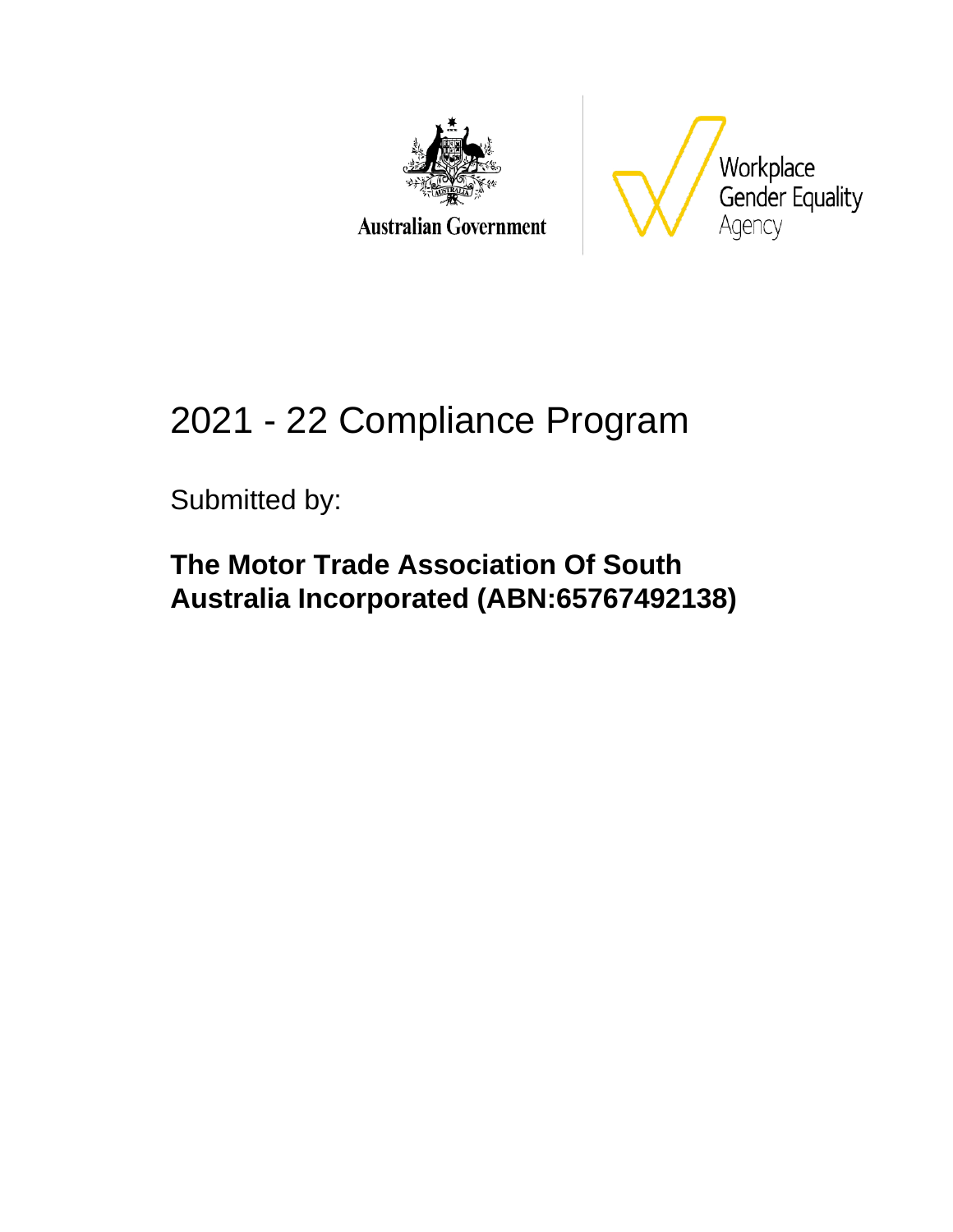### #Workplace overview

#### **Policies and strategies**

1: Do you have a formal policy and/or formal strategy in place that specifically supports gender equality in the following areas?

| Recruitment                                                            | Yes (Select all that apply)                    |
|------------------------------------------------------------------------|------------------------------------------------|
| $$ Yes                                                                 | Policy                                         |
| Retention                                                              | No(Select all that apply)                      |
| $$ No                                                                  | Other (please provide)                         |
| Other (please provide)                                                 | Not applicable at this point of time.          |
| Performance management processes                                       | Yes(Select all that apply)                     |
| $$ Yes                                                                 | Policy                                         |
| Promotions                                                             | Yes(Select all that apply)                     |
| $$ Yes                                                                 | Policy                                         |
| Talent identification/identification of high<br>potentials             | No(Select all that apply)                      |
| $$ No                                                                  | Other (please provide)                         |
| Other (please provide)                                                 | We currently use succession planning for this. |
| Succession planning                                                    | Yes(Select all that apply)                     |
| $$ Yes                                                                 | <b>Strategy</b><br>Policy                      |
| Training and development                                               | Yes(Select all that apply)                     |
|                                                                        |                                                |
| $$ Yes                                                                 | Policy                                         |
| Key performance indicators for managers<br>relating to gender equality | No(Select all that apply)                      |
| $$ No                                                                  | Other (please specify)                         |

2: Do you have formal policy and/or formal strategy in place that support gender equality overall? Yes(Select all that apply)

…Yes Policy

3: Does your organisation have any of the following targets to address gender equality in your workplace?

4: If your organisation would like to provide additional information relating to your gender equality policies and strategies, please do so below.

| <b>Governing bodies</b> |  |  |
|-------------------------|--|--|
|                         |  |  |

The Motor Trade Association Of South Australia Incorporated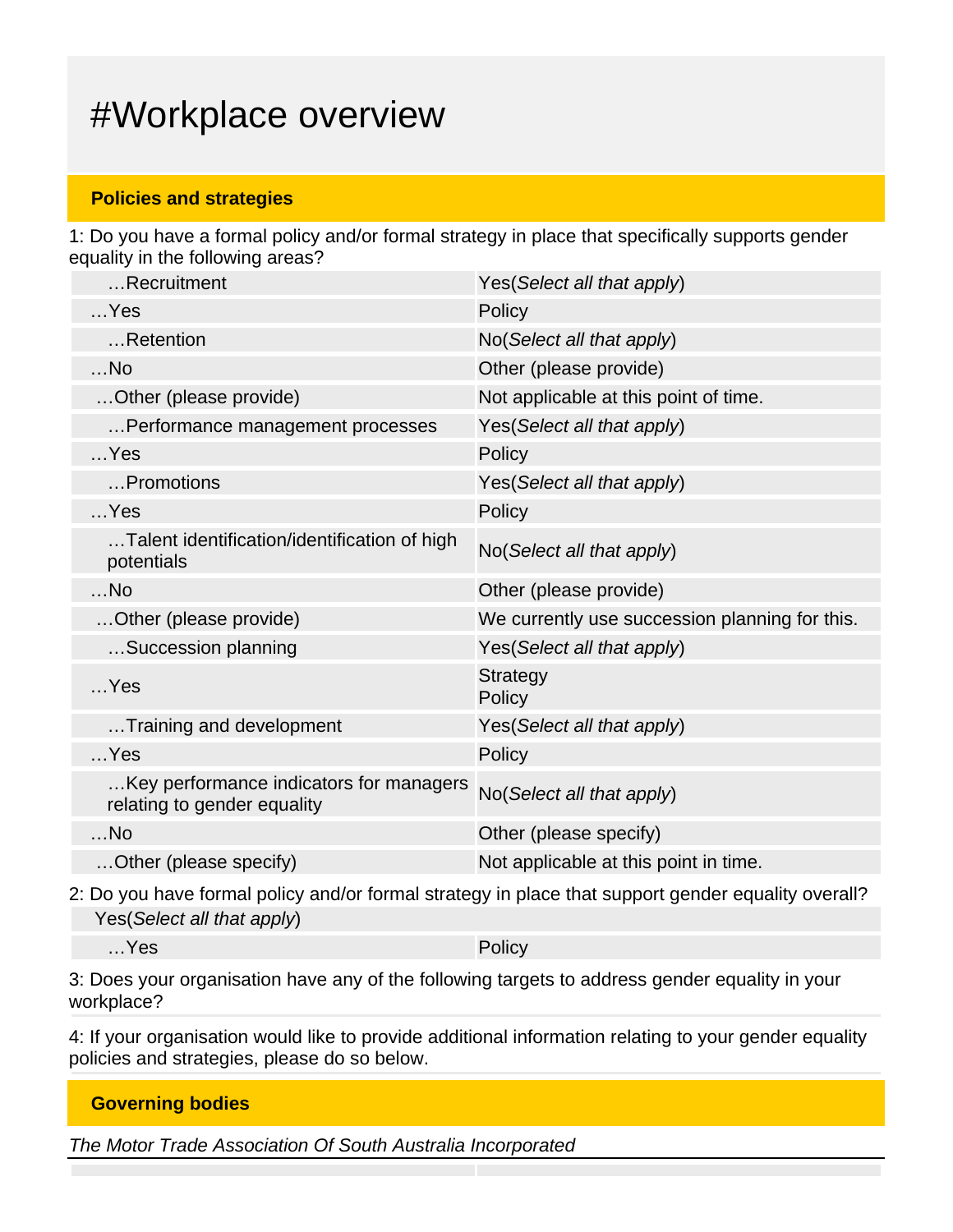| 1: Does this organisation have a governing<br>body?                                                                               | Yes (Provide further details on the governing<br>body(ies) and its composition) |
|-----------------------------------------------------------------------------------------------------------------------------------|---------------------------------------------------------------------------------|
| 1.1: What is the name of your governing body?                                                                                     | <b>Board</b>                                                                    |
| 1.2: What type of governing body does this<br>organisation have?                                                                  | Management committee                                                            |
| 1.3: How many members are on the governing<br>body and who holds the predominant Chair<br>position?                               |                                                                                 |
| Chairs                                                                                                                            |                                                                                 |
| Female                                                                                                                            | $\mathbf 0$                                                                     |
| $$ Male                                                                                                                           | $\mathbf{1}$                                                                    |
| Non-binary                                                                                                                        | $\mathbf 0$                                                                     |
| Members                                                                                                                           |                                                                                 |
| Female                                                                                                                            | $\mathbf 0$                                                                     |
| Male                                                                                                                              | 6                                                                               |
| Non-binary                                                                                                                        | 0                                                                               |
| 1.4: Do you have a formal selection policy<br>and/or formal selection strategy for this<br>organisation's governing body members? | Yes (Select all that apply)                                                     |
|                                                                                                                                   | Policy                                                                          |
| 1.5: Has a target been set to increase the<br>representation of women on this governing<br>body?                                  | No(Select all that apply)                                                       |
|                                                                                                                                   | Other (provide details)                                                         |
|                                                                                                                                   | Not applicable at this point of time.                                           |
| 1.6: Do you have a formal policy and/or formal<br>strategy in place on the gender composition of<br>your governing body?          | <b>No</b>                                                                       |
|                                                                                                                                   | Other (provide details)                                                         |
|                                                                                                                                   | Not applicable at this point of time.                                           |
| 1.1.a.3: How many members are on the<br>governing body and who holds the predominant<br>Chair position?                           |                                                                                 |
| 2.1: What is the name of your governing body?                                                                                     | <b>Board</b>                                                                    |
| 2.2: What type of governing body does this<br>organisation have?                                                                  | Management committee                                                            |
| 2.3: How many members are on the governing<br>body and who holds the predominant Chair<br>position?                               |                                                                                 |
| Chairs                                                                                                                            |                                                                                 |
| Female                                                                                                                            | $\overline{0}$                                                                  |
| Male                                                                                                                              | $\mathbf{1}$                                                                    |
| Non-binary                                                                                                                        | $\mathbf 0$                                                                     |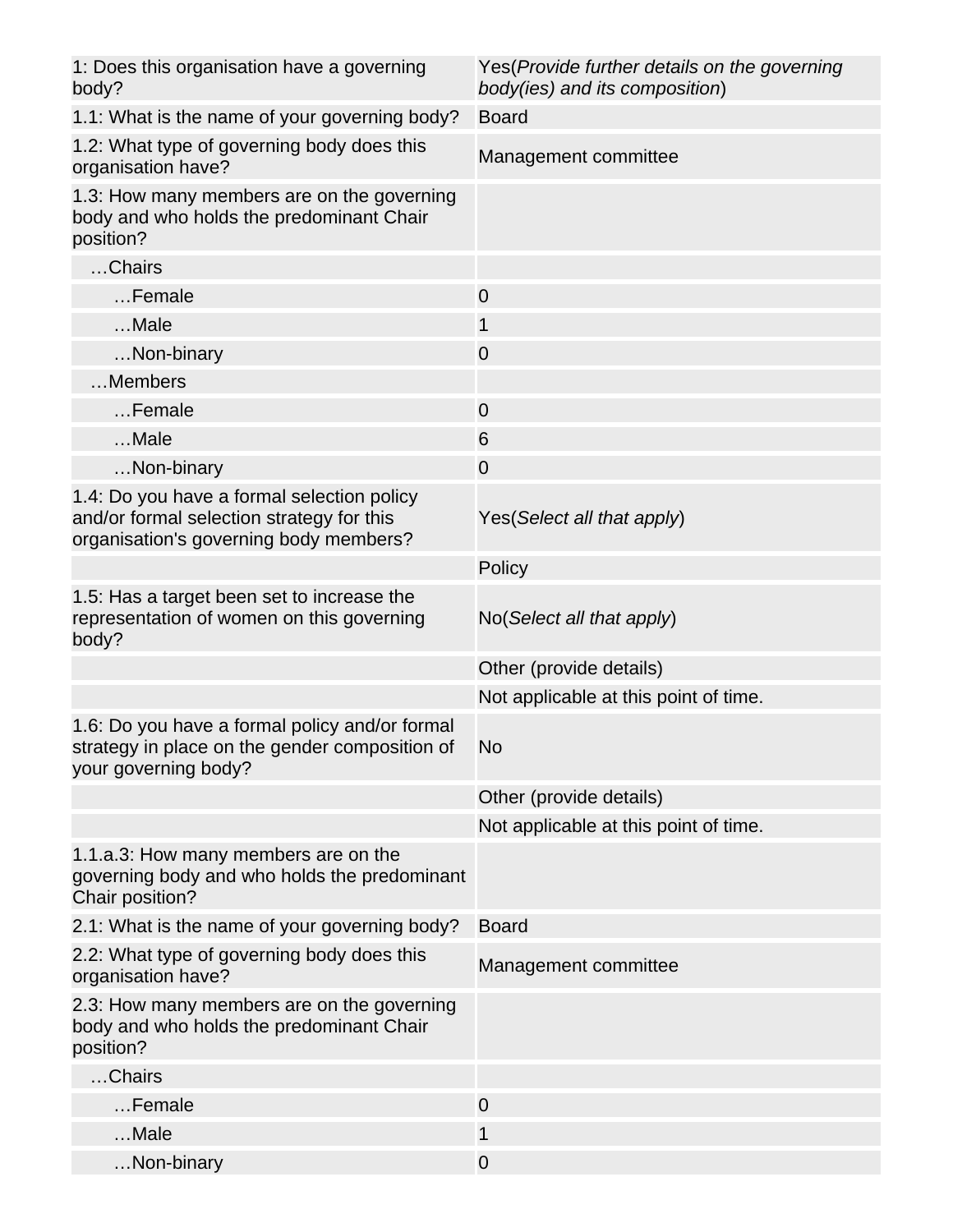| Members                                                                                                                           |                                                                                                       |
|-----------------------------------------------------------------------------------------------------------------------------------|-------------------------------------------------------------------------------------------------------|
| Female                                                                                                                            | $\overline{0}$                                                                                        |
| Male                                                                                                                              | 6                                                                                                     |
| Non-binary                                                                                                                        | $\overline{0}$                                                                                        |
| 2.4: Do you have a formal selection policy<br>and/or formal selection strategy for this<br>organisation's governing body members? | Yes (Select all that apply)                                                                           |
|                                                                                                                                   | Policy                                                                                                |
| 2.5: Has a target been set to increase the<br>representation of women on this governing<br>body?                                  | No(Select all that apply)                                                                             |
|                                                                                                                                   | Other (provide details)                                                                               |
|                                                                                                                                   | Not applicable at this point in time.                                                                 |
| 2.6: Do you have a formal policy and/or formal<br>strategy in place on the gender composition of<br>your governing body?          | No                                                                                                    |
|                                                                                                                                   | Other (provide details)                                                                               |
|                                                                                                                                   | Not applicable at this point in time.                                                                 |
| 2.1.a.3: How many members are on the<br>governing body and who holds the predominant<br>Chair position?                           |                                                                                                       |
|                                                                                                                                   | 2. If your erganication would like to provide additional information relating to governing hedies and |

2: If your organisation would like to provide additional information relating to governing bodies and gender equality in your workplace, do so below.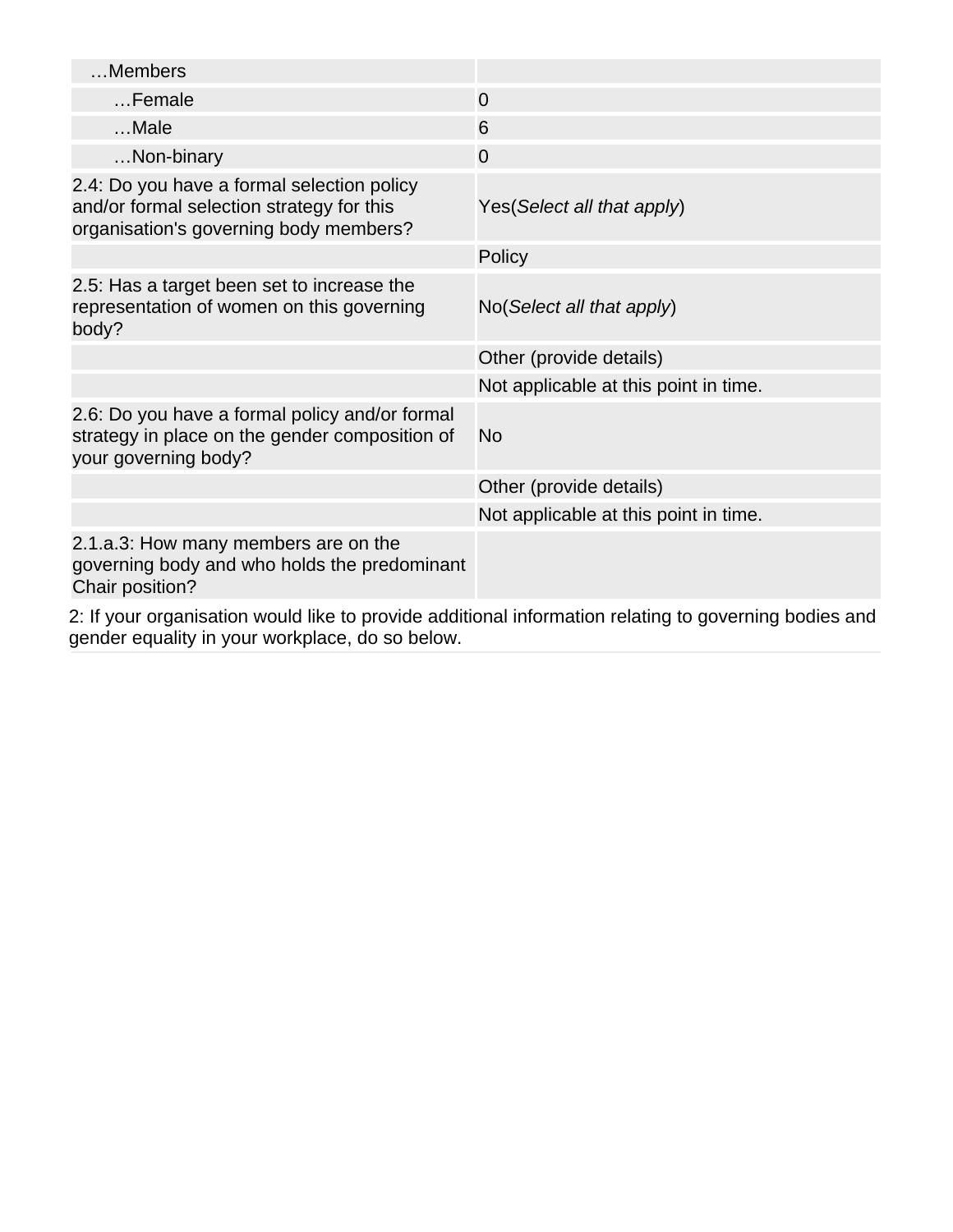## #Action on gender equality

#### **Gender pay gaps**

1: Do you have a formal policy and/or formal strategy on remuneration generally? Yes(Select all that apply)

| $$ Yes                                                                                                                         | Policy                  |
|--------------------------------------------------------------------------------------------------------------------------------|-------------------------|
| 1.1: Are specific pay equity objectives<br>included in your formal policy and/or formal No(Select all that apply)<br>strategy? |                         |
| $$ No                                                                                                                          | Other (provide details) |
| Other (provide details)                                                                                                        | Not applicable.         |

- 2: What was the snapshot date used for your Workplace Profile? 31-Mar-2022
- 3: Does your organisation publish its organisation-wide gender pay gap? No
- 4: Do you give WGEA permission to publicly publish your organisation-wide gender pay gap? No

5: If your organisation would like to provide additional information relating to gender pay gaps in your workplace, please do so below.

#### **Employer action on pay equity**

1: Have you analysed your payroll to determine if there are any remuneration gaps between women and men (e.g. conducted a gender pay gap analysis)?

No(Select all that apply)

...No Non-award employees paid market rate

2: For organisations with partnership structures: Have you undertaken a gender remuneration gap analysis ('gender pay gap analysis') in the current reporting period to determine if there are any remuneration gaps between women partners and men partners in your organisation?

No

3: If your organisation would like to provide additional information relating to employer action on pay equity in your workplace, please do so below.

#### **Employee consultation**

1: Have you consulted with employees on issues concerning gender equality in your workplace during the reporting period?

| $No(Select \textit{all} that apply)$ |                                 |
|--------------------------------------|---------------------------------|
| …No                                  | <b>Others (Provide Details)</b> |
| Others (Provide Details)             | Not applicable.                 |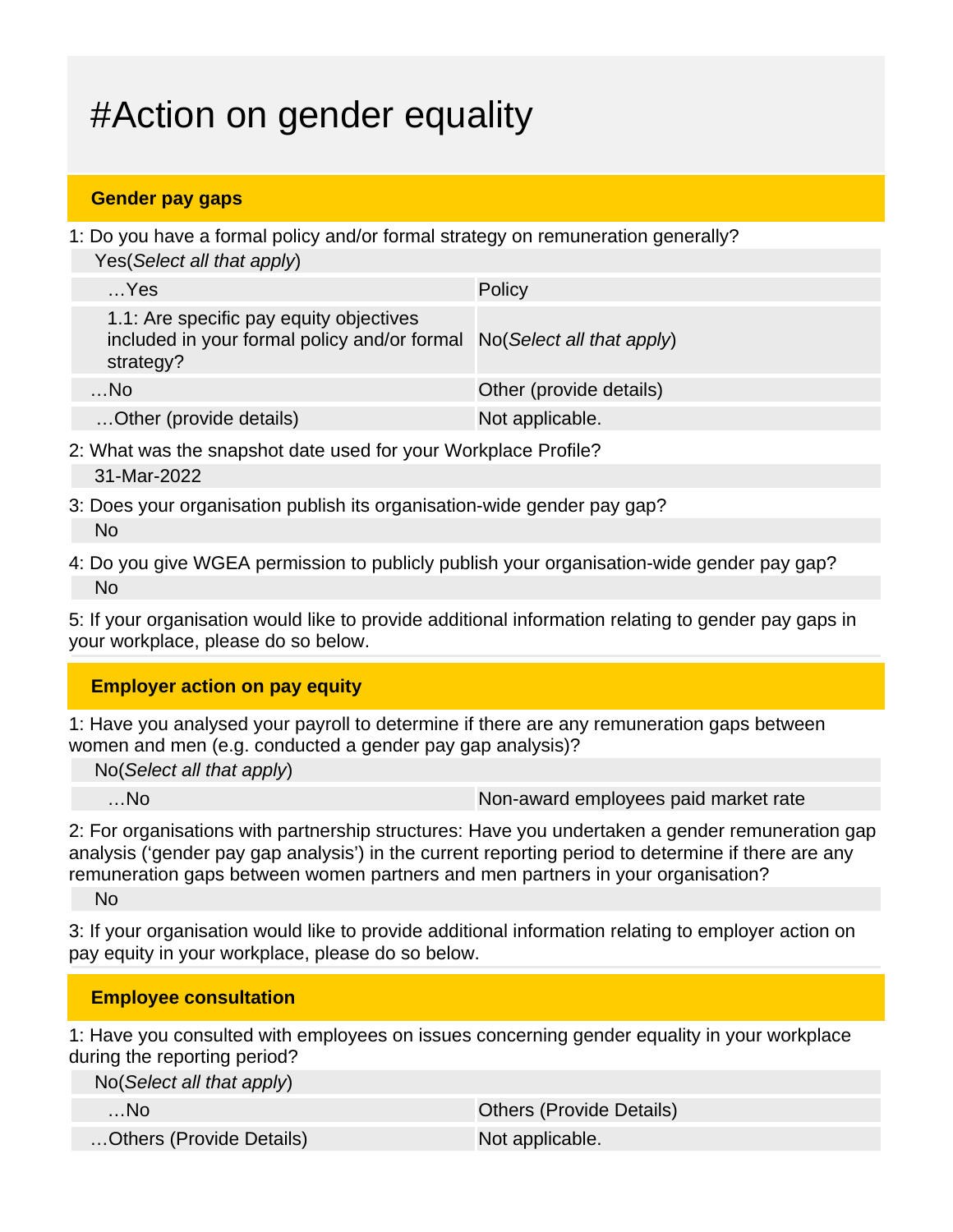2: Do you have a formal policy and/or formal strategy in place on consulting employees about gender equality?

No

…No Other(Provide details)

…Other Not applicable.

3: On what date did your organisation share your previous year's public reports with employees?

4: Does your organisation have shareholders?

No

5: Have you shared previous Executive Summary and Benchmark reports with the governing body?

No

6: If your organisation would like to provide additional information relating to employee consultation on gender equality in your workplace, please do so below.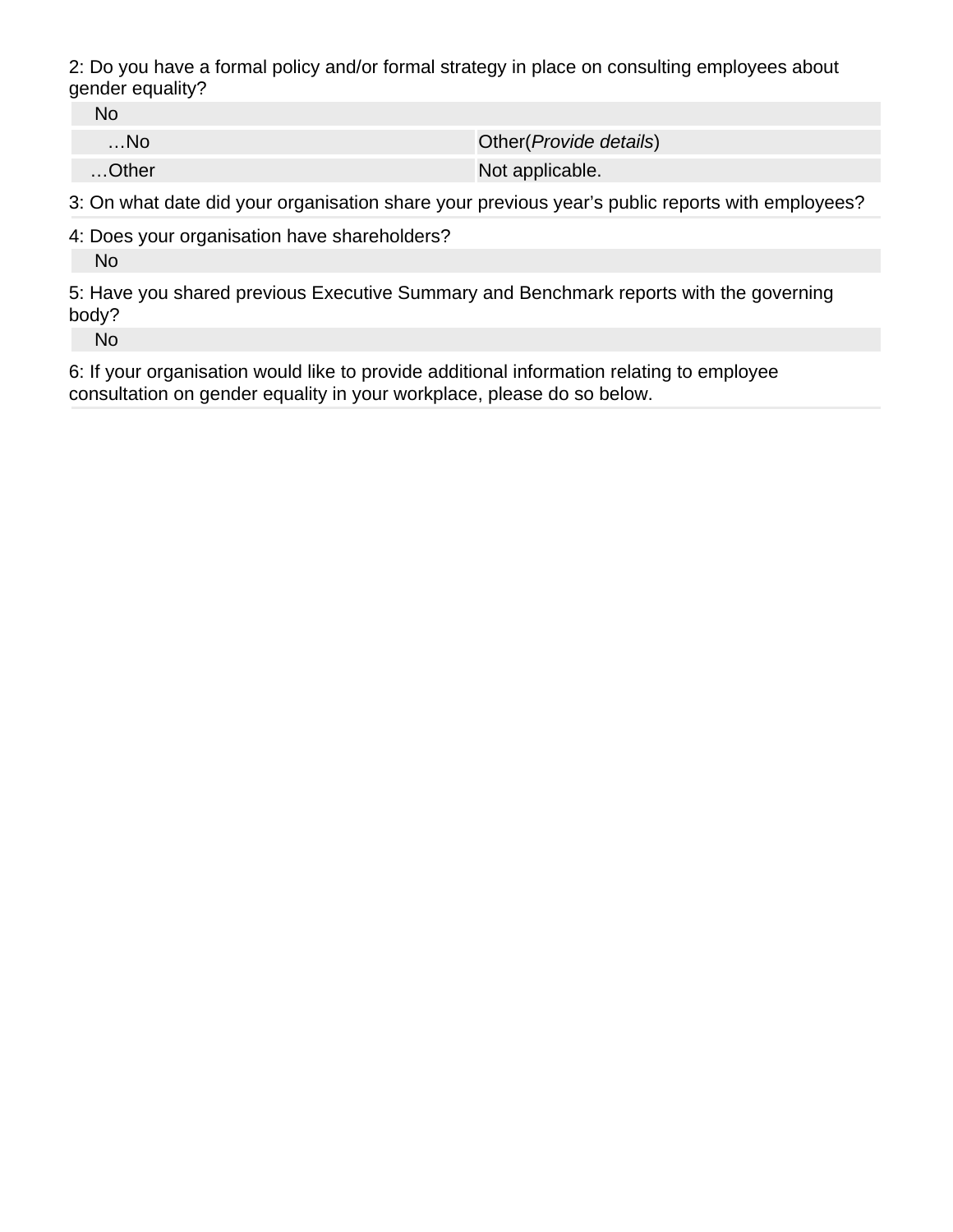### #Flexible work

#### **Flexible working**

1: Do you have a formal policy and/or formal strategy on flexible working arrangements? No(Select all that apply)

| $$ No                   | Other (provide details)                                                                                                                                                                                                                                                              |
|-------------------------|--------------------------------------------------------------------------------------------------------------------------------------------------------------------------------------------------------------------------------------------------------------------------------------|
| Other (provide details) | Flexible working arrangements is managed by<br>the Managers. We have part time employees<br>and full time employees who have<br>arrangements in place (e.g. 30 mins for lunch,<br>so they can finish earlier). We have make up<br>time which forms part of our employee<br>handbook. |
|                         |                                                                                                                                                                                                                                                                                      |

2: Do you offer any of the following flexible working options to MANAGERS in your workplace?

| Flexible hours of work                 | Yes(Select one option only)                                                     |
|----------------------------------------|---------------------------------------------------------------------------------|
| $$ Yes                                 | SAME options for women and men(Select all<br>that apply)                        |
| SAME options for women and men         | Informal options are available<br>Formal options are available                  |
| Compressed working weeks               | No(You may specify why the above option is not<br>available to your employees.) |
| $$ Time-in-lieu                        | Yes(Select one option only)                                                     |
| $$ Yes                                 | SAME options for women and men(Select all<br>that apply)                        |
| SAME options for women and men         | Formal options are available                                                    |
| Telecommuting (e.g. working from home) | Yes(Select one option only)                                                     |
| $$ Yes                                 | SAME options for women and men(Select all<br>that $apply$ )                     |
| SAME options for women and men         | Informal options are available                                                  |
| Part-time work                         | Yes(Select one option only)                                                     |
| $$ Yes                                 | SAME options for women and men(Select all<br>that apply)                        |
| SAME options for women and men         | Formal options are available                                                    |
| Job sharing                            | No(You may specify why the above option is not<br>available to your employees.) |
| Carer's leave                          | Yes(Select one option only)                                                     |
| $$ Yes                                 | SAME options for women and men(Select all<br>that apply)                        |
| SAME options for women and men         | Formal options are available                                                    |
|                                        | No(You may specify why the above option is not                                  |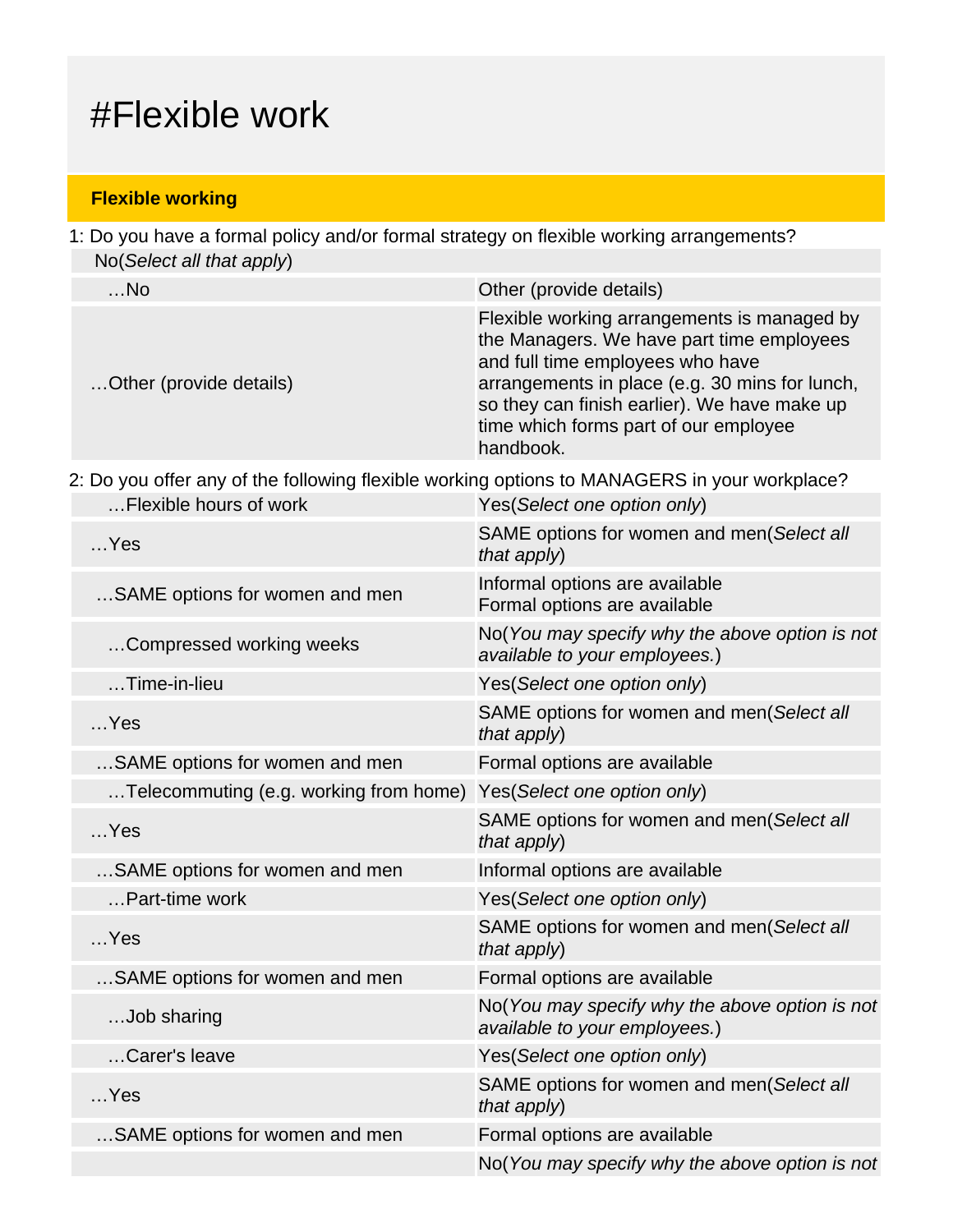| Purchased leave                | available to your employees.)                            |
|--------------------------------|----------------------------------------------------------|
| Unpaid leave                   | Yes (Select one option only)                             |
| $$ Yes                         | SAME options for women and men(Select all<br>that apply) |
| SAME options for women and men | Formal options are available                             |

3: Are your flexible working arrangement options for NON-MANAGERS the same as the options for managers above?

Yes

4: Has your organisation implemented an 'all roles flex' approach to flexible work? No

5: Did you see an increase, overall, in the approval of FORMAL flexible working arrangements for your workforce during the 2021-22 reporting period?

Yes, for both women and men

6: If your workplace includes hybrid teams (i.e. some employees in a team work remotely while other employees in a team work at the organisation's usual workplace), have any of the following measures been utilised to ensure the fair treatment of all employees regardless of work location?

All team meetings are held online

7: If your organisation would like to provide additional information relating to flexible working and gender equality in your workplace, including specific changes due to the impact of the COVID-19 pandemic on your workplace, please do so below.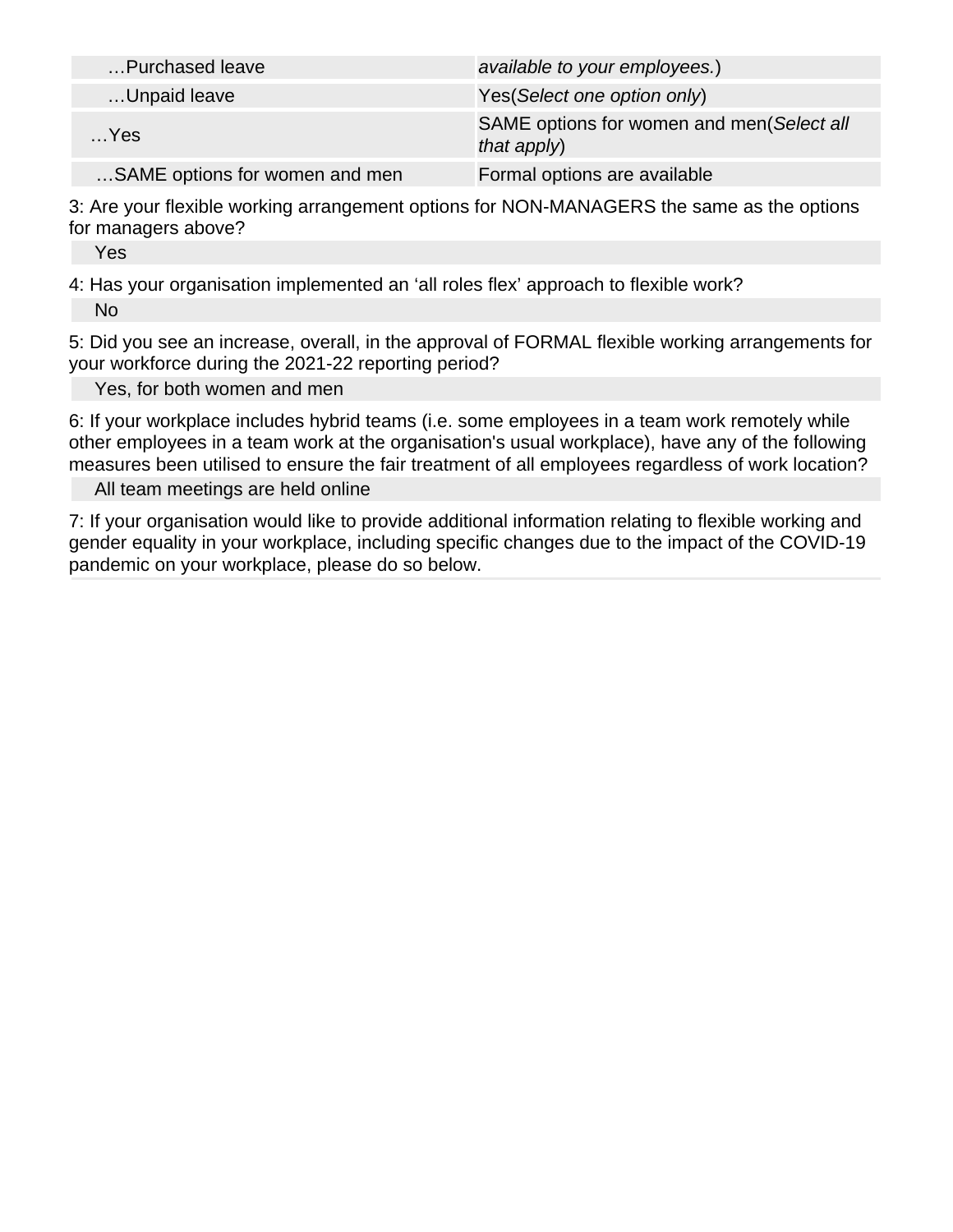### #Employee support

#### **Paid parental leave**

1: Do you provide employer funded paid parental leave regardless of carer's status (i.e. primary/secondary) in addition to any government funded parental leave scheme?

No, we do not offer employer funded parental leave

2: If your organisation would like to provide additional information relating to paid parental leave and gender equality in your workplace, please do so below.

#### **Support for carers**

1: Do you have a formal policy and/or formal strategy to support employees with family or caring responsibilities?

Yes(Select all that apply)

…Yes Policy

2: Do you offer any of the following support mechanisms for employees with family or caring responsibilities?

| Employer subsidised childcare                                                                    | No(You may specify why the above support<br>mechanism is not available to your employees.) |
|--------------------------------------------------------------------------------------------------|--------------------------------------------------------------------------------------------|
| On-site childcare                                                                                | No(You may specify why the above support<br>mechanism is not available to your employees.) |
| Breastfeeding facilities                                                                         | No(You may specify why the above support<br>mechanism is not available to your employees.) |
| Childcare referral services                                                                      | No(You may specify why the above support<br>mechanism is not available to your employees.) |
| Internal support networks for parents                                                            | No(You may specify why the above support<br>mechanism is not available to your employees.) |
| Return to work bonus (only select if this<br>bonus is not the balance of paid parental<br>leave) | No(You may specify why the above support<br>mechanism is not available to your employees.) |
| Information packs for new parents and/or<br>those with elder care responsibilities               | No(You may specify why the above support<br>mechanism is not available to your employees.) |
| Referral services to support employees<br>with family and/or caring responsibilities             | Yes(Please indicate the availability of this<br>support mechanism.)                        |
| $$ Yes                                                                                           | Available at ALL worksites                                                                 |
| Targeted communication mechanisms<br>(e.g. intranet/forums)                                      | No(You may specify why the above support<br>mechanism is not available to your employees.) |
| Support in securing school holiday care                                                          | No(You may specify why the above support<br>mechanism is not available to your employees.) |
| Coaching for employees on returning to<br>work from paid parental leave                          | No(You may specify why the above support<br>mechanism is not available to your employees.) |
|                                                                                                  |                                                                                            |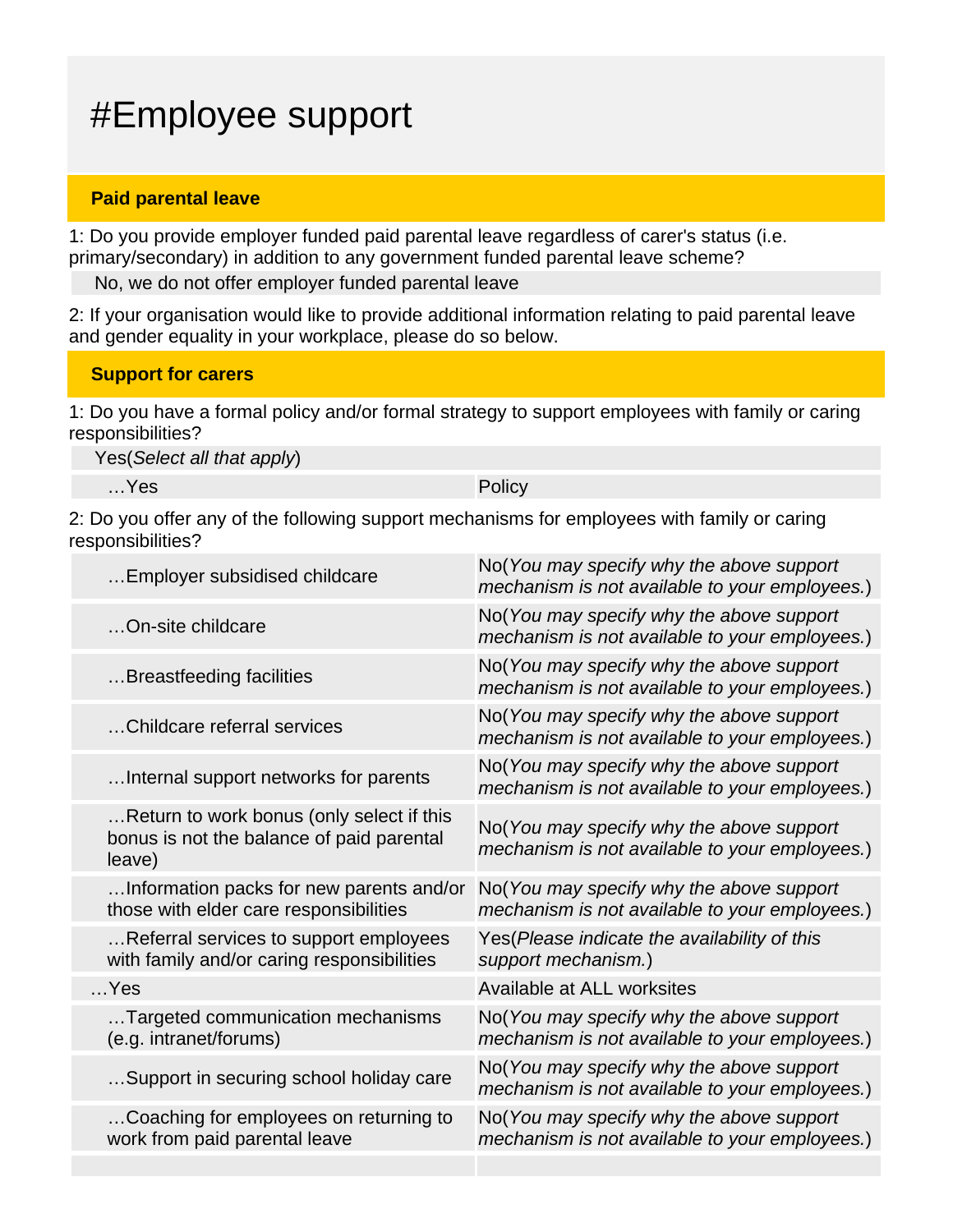| Parenting workshops targeting mothers | No(You may specify why the above support<br>mechanism is not available to your employees.) |
|---------------------------------------|--------------------------------------------------------------------------------------------|
| Parenting workshops targeting fathers | No(You may specify why the above support<br>mechanism is not available to your employees.) |
| Other (provide details)               | No                                                                                         |

3: If your organisation would like to provide additional information relating to support for carers in your workplace, please do so below.

#### **Sex-based harassment and discrimination**

1: Do you have a formal policy and/or formal strategy on sex-based harassment and discrimination prevention?

Yes(Select all that apply)

| $$ Yes                                                                                                                                            | Policy |
|---------------------------------------------------------------------------------------------------------------------------------------------------|--------|
| 1.1: Do you provide a grievance process in<br>any sex-based harasssment and<br>discrimination prevention formal policy<br>and/or formal strategy? | Yes    |

2: Do you provide training on sex-based harassment and discrimination prevention to the following groups?

| All managers            | Yes (Please indicate how often is this training<br>provided (select all that apply):)                                                                                    |
|-------------------------|--------------------------------------------------------------------------------------------------------------------------------------------------------------------------|
| $$ Yes                  | Other (provide details)                                                                                                                                                  |
| Other (provide details) | All staff (including Managers) receive EEO,<br>bullying and harassment training annually.<br>Managers received specific training during 2021<br>re sex-based harassment. |
| All employees           | Yes (Please indicate how often is this training<br>provided (select all that apply):)                                                                                    |
| $\sim$ Yes              | At least annually<br>At induction                                                                                                                                        |

3: If your organisation would like to provide additional information relating to sex-based harassment and discrimination, please do so below.

#### **Family or domestic violence**

1: Do you have a formal policy and/or formal strategy to support employees who are experiencing family or domestic violence?

| Yes (Select all that apply) |        |
|-----------------------------|--------|
| $$ Yes                      | Policy |

2: Other than a formal policy and/or formal strategy, do you have the following support mechanisms in place to support employees who are experiencing family or domestic violence?

| Employee assistance program (including<br>access to psychologist, chaplain or<br>counsellor) | Yes                       |
|----------------------------------------------------------------------------------------------|---------------------------|
| Training of key personnel                                                                    | No(Select all that apply) |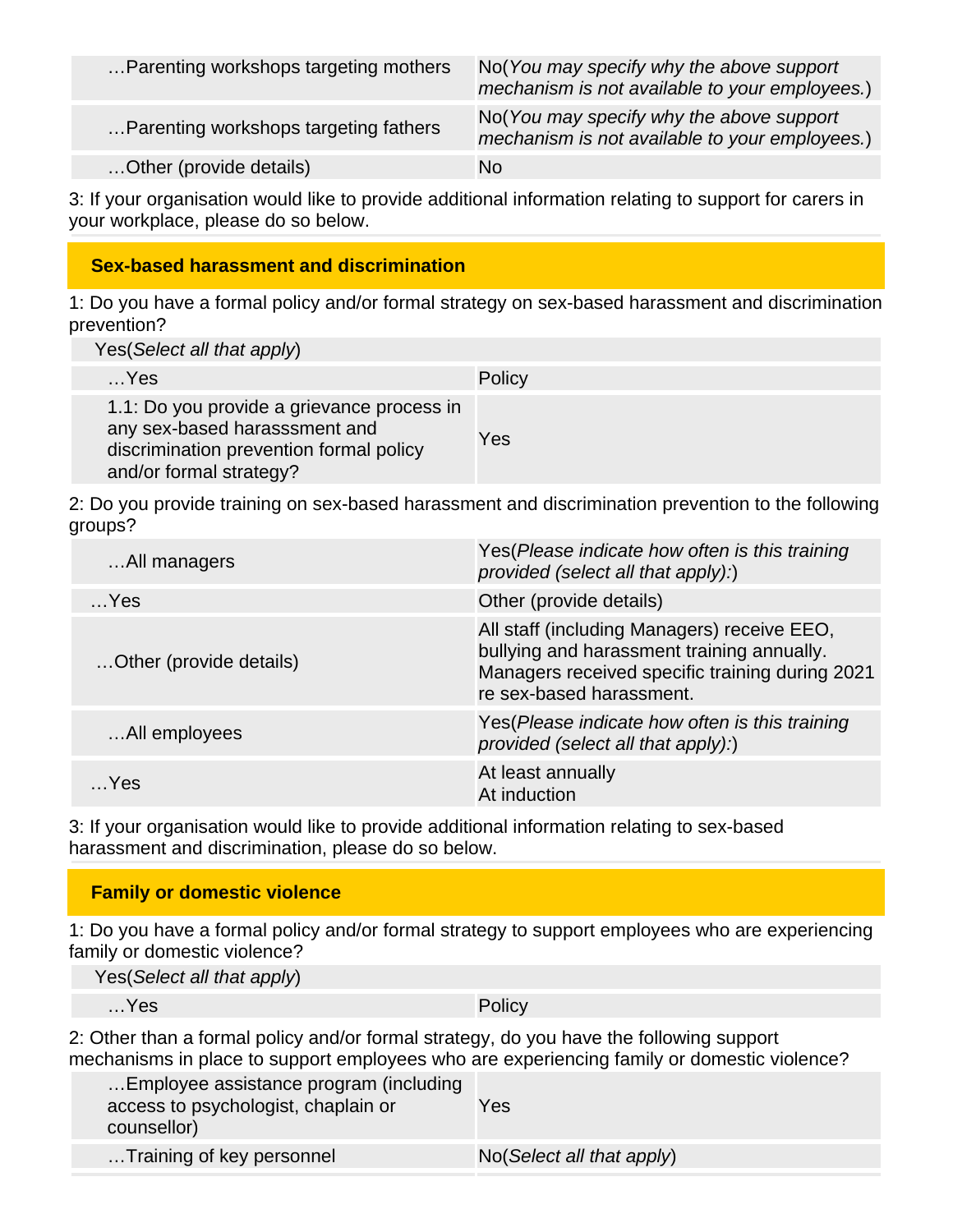| enterprise agreement or workplace<br>agreement | A domestic violence clause is in an                                                 | No(Select all that apply)           |
|------------------------------------------------|-------------------------------------------------------------------------------------|-------------------------------------|
| Workplace safety planning                      |                                                                                     | Yes                                 |
| agreement)                                     | Access to paid domestic violence leave<br>(contained in an enterprise/workplace     | No(Select all that apply)           |
| agreement)                                     | Access to unpaid domestic violence leave<br>(contained in an enterprise/workplace   | No(Select all that apply)           |
| agreement)                                     | Access to paid domestic violence leave<br>(not contained in an enterprise/workplace | No(Select all that apply)           |
| Access to unpaid leave                         |                                                                                     | Yes(Is the leave period unlimited?) |
| $$ Yes                                         |                                                                                     | Yes                                 |
|                                                | Confidentiality of matters disclosed                                                | Yes                                 |
| expert advice                                  | Referral of employees to appropriate<br>domestic violence support services for      | No(Select all that apply)           |
| domestic violence                              | Protection from any adverse action or<br>discrimination based on the disclosure of  | Yes                                 |
| Flexible working arrangements                  |                                                                                     | Yes                                 |
|                                                | Provision of financial support (e.g.<br>advance bonus payment or advanced pay)      | No(Select all that apply)           |
| Offer change of office location                |                                                                                     | No(Select all that apply)           |
|                                                | Emergency accommodation assistance                                                  | No(Select all that apply)           |
| nurse)                                         | Access to medical services (e.g. doctor or                                          | No(Select all that apply)           |
| Other (provide details)                        |                                                                                     | <b>No</b>                           |

3: If your organisation would like to provide additional information relating to family and domestic violence affecting your workplace, please do so below.